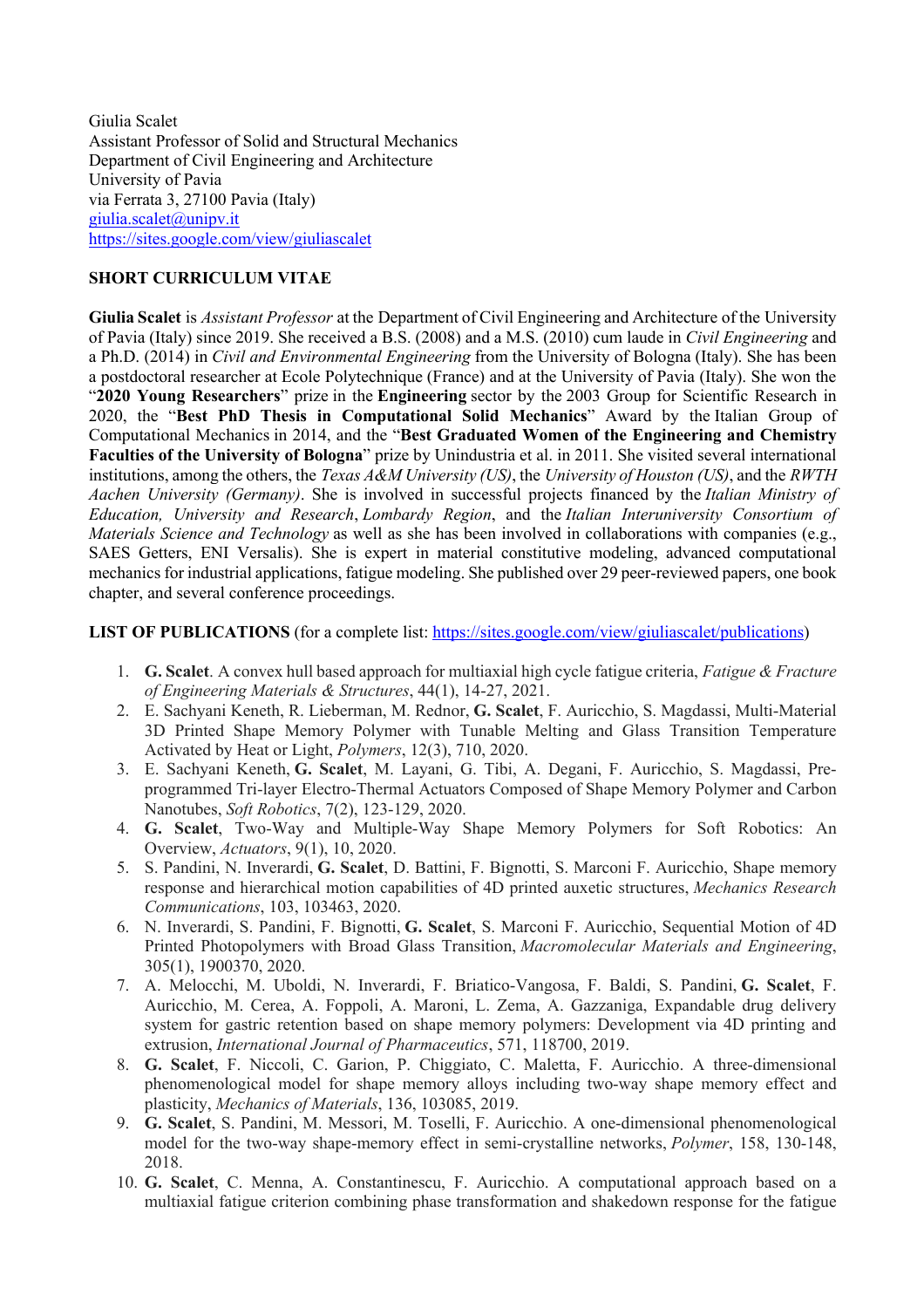life assessment of Nitinol stents, *Journal of Intelligent Material Systems and Structures*, 29(19), 3710- 3724, 2018.

- 11. M. Peigney, **G. Scalet**, F. Auricchio. A time integration algorithm for a 3D constitutive model for SMAs including permanent inelasticity and degradation effects, *International Journal for Numerical Methods in Engineering*, 115(9), 1053-1082, 2018.
- 12. **G. Scalet**. An efficient algorithm for the solution of min-max problems in multiaxial fatigue, *International Journal of Fatigue*, 112, 117-129, 2018.
- 13. **G. Scalet**, F. Auricchio. Computational methods for elastoplasticity: an overview of conventional and less-conventional approaches, *Archives of Computational Methods in Engineering,* 25, 545-589, 2018.
- 14. F. Auricchio, **G. Scalet**, P. Wriggers. Fiber-reinforced materials: finite elements for the treatment of the inextensibility constraint, *Computational Mechanics*, 1-18, 2017.
- 15. **G. Scalet**, M. Conti, F. Auricchio. Computational Analysis of Advanced Shape-Memory Alloy Devices Through a Robust Modeling Framework, *Shape Memory and Superelasticity*, 3(2), 109-123, 2017.
- 16. **G. Scalet**, M. Peigney. A robust and efficient radial return algorithm based on incremental energy minimization for the 3D Souza-Auricchio model for shape memory alloys, *European Journal of Mechanics - A/Solids*, 61, 364-382, 2017.
- 17. E. Boatti, **G. Scalet**, F. Auricchio. A three-dimensional finite-strain phenomenological model for shape-memory polymers: formulation, numerical simulations, and comparison with experimental data, *International Journal of Plasticity*, 83, 153-177, 2016.
- 18. R. Guerchais, **G. Scalet**, A. Constantinescu, F. Auricchio. Micromechanical modeling for the probabilistic failure prediction of stents in high cycle fatigue, *International Journal of Fatigue*, 87, 405-417, 2016.
- 19. F. Auricchio, A. Constantinescu, C. Menna, **G. Scalet**. A shakedown analysis of high cycle fatigue of shape memory alloys, *International Journal of Fatigue*, 87, 112-123, 2016.
- 20. F. Auricchio, A. Constantinescu, M. Conti, **G. Scalet**. Fatigue of Metallic Stents: From Clinical Evidence to Computational Analysis, *Annals of Biomedical Engineering*, 44(2), 287-301, 2016.
- 21. **G. Scalet**, F. Auricchio, D.J. Hartl. Efficiency and Effectiveness of Implicit and Explicit Approaches for the Analysis of Shape Memory Alloy Bodies, *Journal of Intelligent Material Systems and Structures*, 27(3), 384-402, 2016.
- 22. M. Ferraro, F. Auricchio, E. Boatti, **G. Scalet**, M. Conti, S. Morganti, A. Reali. An Efficient Finite Element Framework to Assess Flexibility Performances of SMA Self-Expandable Carotid Artery Stents, *Journal of Functional Biomaterials*, 6(3), 585-597, 2015.
- 23. F. Auricchio, A. Constantinescu, M. Conti, **G. Scalet**. A computational approach for the lifetime prediction of cardiovascular balloon expandable stents, *International Journal of Fatigue*, 75, 69-79, 2015.
- 24. **G. Scalet**, F. Auricchio, E. Bonetti, L. Castellani, D. Ferri, M. Pachera, F. Scavello. An experimental, theoretical and numerical investigation of shape memory polymers, *International Journal of Plasticity*, 67, 127-147, 2015 (featured in the SCIENCE DIRECT TOP 25 LIST of most downloaded articles - ranked 13th on the TOP 25 for IJP - April to June 2015).
- 25. S. de Miranda, L. Molari, **G. Scalet**, F. Ubertini. A physically-based analytical relationship for practical prediction of leakage in longitudinally cracked pressurized pipes, *Engineering Structures*, 79, 142-148, 2014.
- 26. F. Auricchio, A. Constantinescu, **G. Scalet**. Fatigue of 316L stainless steel notched μm-size components, *International Journal of Fatigue*, 68, 231-247, 2014.
- 27. F. Auricchio, E. Bonetti, **G. Scalet**, F. Ubertini. Theoretical and numerical modeling of shape memory alloys accounting for multiple phase transformations and martensite reorientation, *International Journal of Plasticity*, 59, 30-54, 2014 (featured in the SCIENCE DIRECT TOP 25 LIST of most downloaded articles - ranked 13th on the TOP 25 for IJP - April to June 2014).
- 28. F. Auricchio, **G. Scalet**, M. Urbano. A Numerical/Experimental Study of Nitinol Actuator Springs. *Journal of Materials Engineering and Performance*, 23(7), 2420-2428, 2014.
- 29. S. de Miranda, L. Molari, **G. Scalet**, F. Ubertini. Simple Beam Model to Estimate Leakage in Longitudinally Cracked Pressurized Pipes. ASCE *Journal of Structural Engineering*, 138(8), 1065- 1074, 2012.